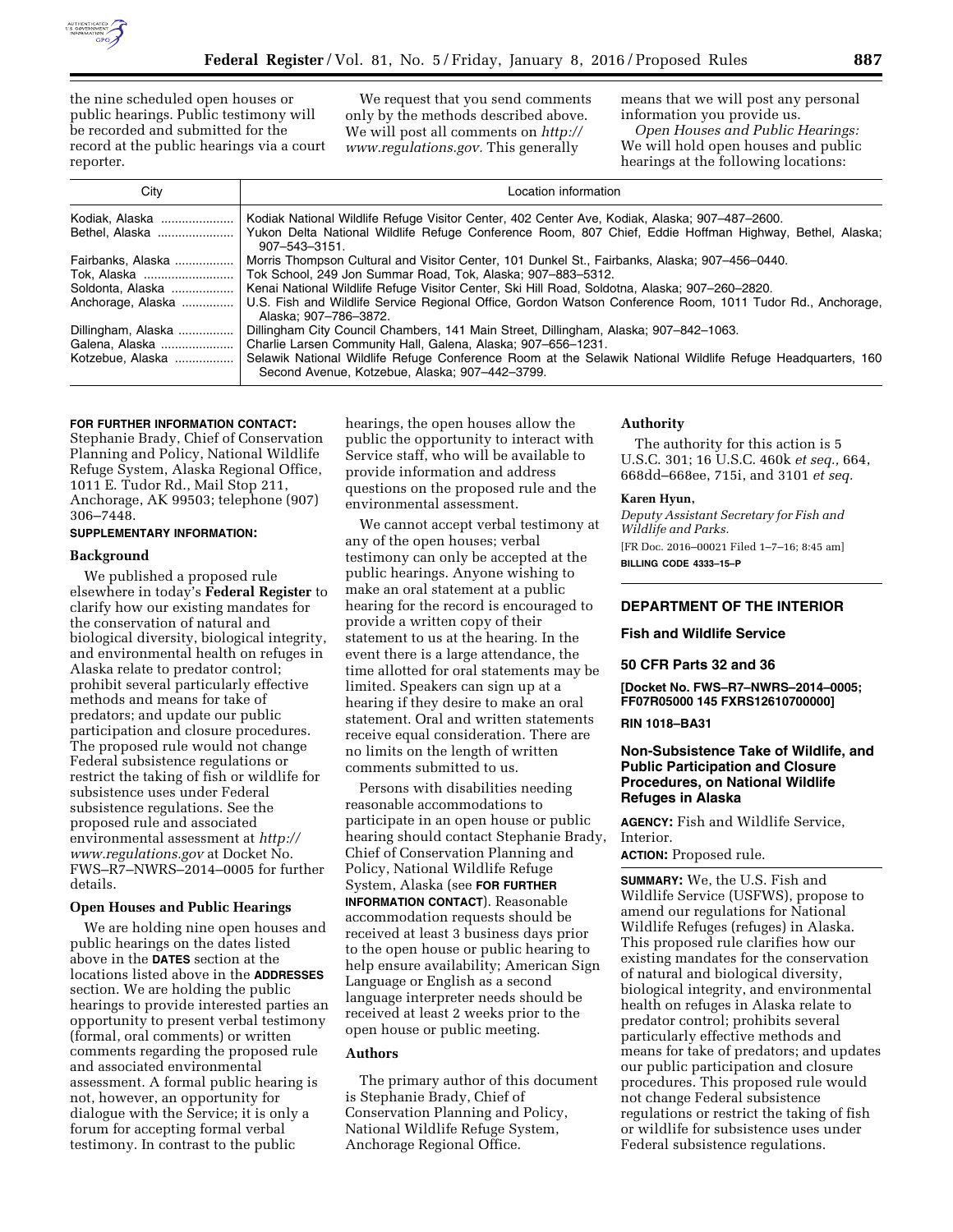**DATES:** We must receive your comments on or before March 8, 2016. **ADDRESSES:** You may submit comments

by any one of the following methods: (1) *Electronically:* Go to the Federal eRulemaking Portal: *[http://](http://www.regulations.gov) [www.regulations.gov.](http://www.regulations.gov)* In the Search box, enter FWS–R7–NWRS–2014–0005, which is the docket number for this rulemaking. Then click on the Search button. On the resulting page, you may submit a comment by clicking on ''Comment Now!''

(2) *By hard copy:* Submit by U.S. mail or hand-delivery to: Public Comments Processing, Attn: FWS–R7–NWRS– 2014–0005; Division of Policy, Performance, and Management Programs; U.S. Fish and Wildlife Service, MS: BPHC; 5275 Leesburg Pike, Falls Church, VA 22041–3803.

(3) *In person:* We will hold nine open houses and public hearings at which comments may be submitted. See the related document published elsewhere in today's **Federal Register** with information about the dates, times, and locations of those open houses and hearings and the various ways in which oral and written comments will be accepted.

We will post all comments on *[http://](http://www.regulations.gov) [www.regulations.gov.](http://www.regulations.gov)* This generally means that we will post any personal information you provide us. For additional information, see the Public Participation and Public Availability of Comments sections, below.

**FOR FURTHER INFORMATION CONTACT:**  Stephanie Brady, Chief of Conservation Planning and Policy, National Wildlife Refuge System, Alaska Regional Office, 1011 E. Tudor Rd., Mail Stop 211, Anchorage, AK 99503; telephone (907) 306–7448.

# **SUPPLEMENTARY INFORMATION:**

#### **Background**

The U.S. Fish and Wildlife Service (USFWS) has various mandates it must adhere to in managing the National Wildlife Refuge System (NWRS). There are three statutes in particular that provide direction and authority specific to the Alaska NWRS: The 1980 Alaska National Interest Lands Conservation Act (ANILCA; 16 U.S.C. 3111–3126); the 1997 National Wildlife Refuge System Improvement Act (Improvement Act; 16 U.S.C. 668dd–668ee, which amended the National Wildlife Administration Act of 1966 (Administration Act)); and the 1964 Wilderness Act (16 U.S.C. 1131–1136).

The Improvement Act provides that ANILCA takes precedence if there is a conflict between the two, and thus ANILCA provides the primary direction for management specific to refuges in Alaska. ANILCA added approximately 54 million acres of land to the NWRS in Alaska, managed by USFWS; established nine new refuges; and established or redesignated seven other already established refuges. ANILCA also designated 18.7 million acres in 13 wilderness areas on refuges in Alaska as units of the National Wilderness Preservation System.

Under ANILCA, each refuge in Alaska has a nonexclusive list of purposes for which it was established, including to ''conserve fish and wildlife populations and habitats in their natural diversity'' followed by a list of representative species particular to each refuge. Under ANILCA, all other refuge establishment purposes for Alaska refuges (except international treaty obligations) must be managed consistently with the first purpose for the conservation of natural diversity. While ''natural diversity'' is not defined in ANILCA, its legislative history provides guidance. The Senate Report on H.R. 39 states that refuges represent ''the opportunity to manage these areas on a planned ecosystemwide basis with all of their pristine ecological processes intact'' (S. Rep. No. 96–413 at 174 (1979), *reprinted in* 1980 U.S.C.C.A.N. 5118). Nine days after ANILCA was signed into law on December 2, 1980, Congressman Udall, during a speech on the floor of the House of Representatives described the source of the term ''natural diversity.'' He stated that the conservation of natural diversity refers not only to ''protecting and managing all fish and wildlife populations within a particular wildlife refuge system unit in the natural 'mix,' not to emphasize management activities favoring one species to the detriment of another'' (126 Cong. Rec. H12, 352–53 (daily ed. Dec. 11, 1980) (statement of Rep. Udall)). During this floor speech, Congressman Udall also stated that in managing for natural diversity it was the intent of Congress, ''to direct the U.S. Fish and Wildlife Service to the best of its ability, . . . to manage wildlife refuges to assure that habitat diversity is maintained through natural means, avoiding artificial developments and habitat manipulation programs . . . ; to assure that wildlife refuge management fully considers the fact that humans reside permanently within the boundaries of some areas and are dependent, . . . on wildlife refuge subsistence resources; and to allow management flexibility in developing new and innovative management programs different from lower 48 standards, but in the context of

maintaining natural diversity of fish and wildlife populations and their dependent habitats for the long term benefit of all citizens'' (126 Cong. Rec. H12,352–53 (daily ed. Dec. 11, 1980) (statement of Rep. Udall).

In its ANILCA Title VIII statement of policy, Congress stated, ''nonwasteful subsistence uses of fish and wildlife and other renewable resources [by rural residents] shall be the priority consumptive uses of all such resources on the public lands of Alaska when it is necessary to restrict taking in order to assure the continued viability of a fish or wildlife population or the continuation of subsistence uses of such population, the taking of such population for nonwasteful subsistence uses shall be given preference on the public land over other consumptive uses'' (16 U.S.C. 3112(2)). This subsistence preference includes all National Wildlife Refuges in Alaska.

All refuges in Alaska (except the Kenai National Wildlife Refuge) have among their stated statutory purposes to provide the opportunity for continued subsistence use by local rural residents in a manner consistent with the conservation of fish and wildlife populations and habitats in their natural diversity and fulfilling the international treaty obligations of the United States with respect to fish and wildlife and their habitats. In a further statement of Title VIII policy, Congress stated that ''consistent with sound management principles, and the conservation of healthy populations of fish and wildlife, the utilization of the public lands in Alaska is to cause the least adverse impact possible on rural residents who depend upon subsistence uses of the resources of such lands; consistent with management of fish and wildlife in accordance with recognized scientific principles and the purposes for each unit established . . . the purpose of this title [Title VIII] is to provide the opportunity for rural residents engaged in a subsistence way of life to do so'' (16 U.S.C. 3112(1)). The Senate Committee on Energy and Natural Resources in its report on H.R. 39 stated that ''the phrase 'the conservation of healthy populations of fish and wildlife' is to mean the maintenance of fish and wildlife resources in their habitats in a condition which assures stable and continuing natural populations and species mix of plants and animals in relation to their ecosystems, including recognition that local rural residents engaged in subsistence uses may be a natural part of that ecosystem . . . " (S. Rep. No. 96– 413 at 233, *reprinted in* 1980 U.S.C.C.A.N. 5177).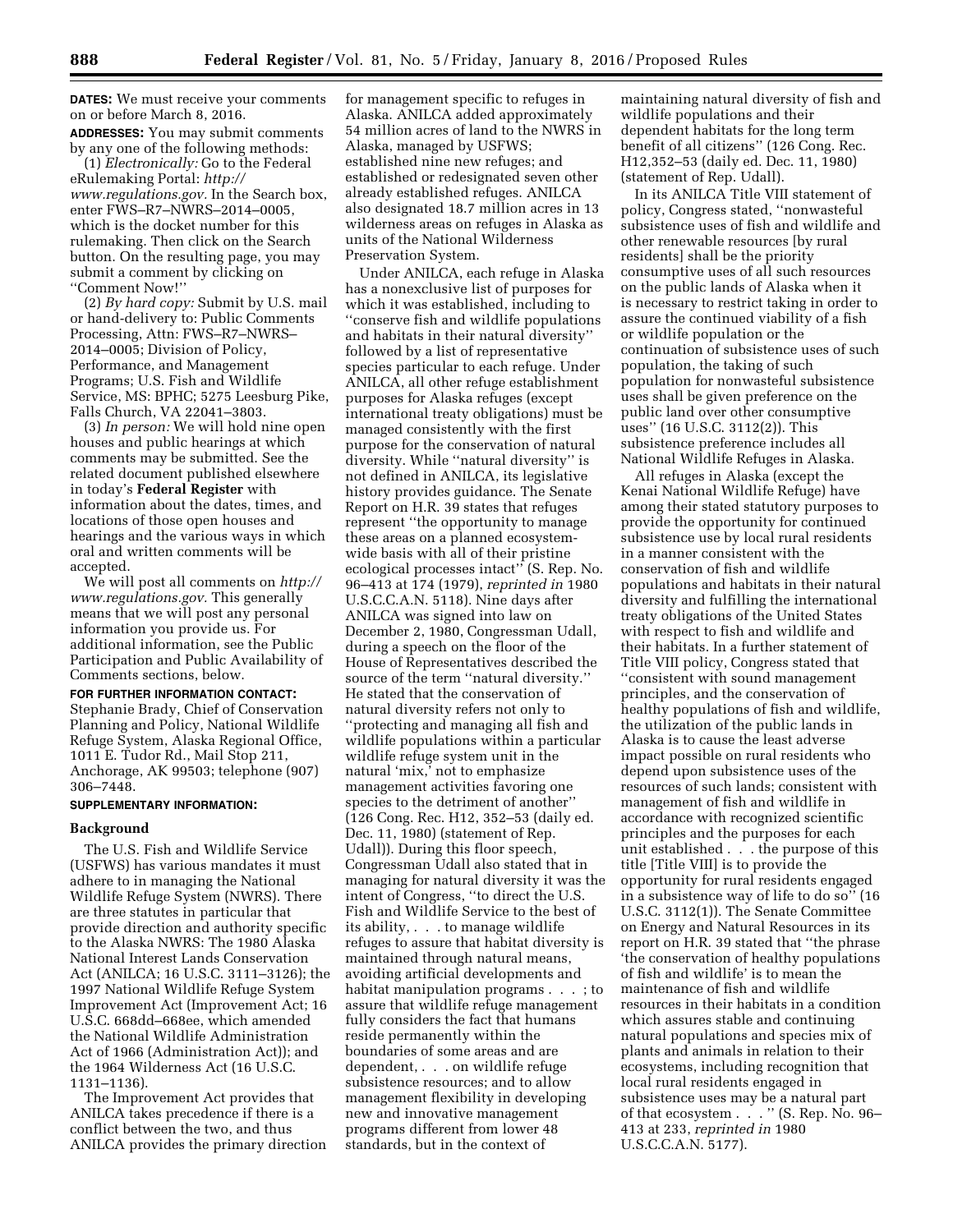The USFWS recognizes the importance of the fish, wildlife, and other natural resources in the lives and cultures of Alaska Native peoples, rural residents, and in the lives of all Alaskans, and we continue to recognize subsistence uses of fish and wildlife and other renewable resources as the priority consumptive use on Federal lands in Alaska, which includes all National Wildlife Refuges in Alaska. This proposed rule would not change existing or future Federal subsistence regulations (36 CFR 242 and 50 CFR 100) or restrict taking of fish or wildlife for subsistence uses under Federal subsistence regulations.

The Improvement Act states that refuges must be managed to fulfill the mission of the NWRS and purposes of the individual refuge. The Improvement Act also clearly states the mission of the NWRS, which is to ''administer a national network of lands and waters for the conservation, management, and where appropriate, restoration of fish, wildlife, and plant resources and their habitats within the United States for the benefit of present and future generations of Americans." Section  $4(a)(4)(B)$  of the Improvement Act states that ''In administering the System, the Secretary shall . . . ensure that the biological integrity, diversity, and environmental health [BIDEH] of the System are maintained for the benefit of present and future generations of Americans

. . .'' (16 U.S.C. 668dd(a)(4)(B)). The USFWS BIDEH policy (601 FW 3), which provides guidance for implementation of the Improvement Act, defines biological integrity as ''biotic composition, structure, and functioning at genetic, organism, and community levels comparable with historic conditions, including the natural biological processes that shape genomes, organisms, and communities.'' In that policy, biological diversity is defined as ''the variety of life and its processes, including the variety of living organisms, the genetic differences among them, and communities and ecosystems in which they occur.'' The policy defines environmental health as the ''composition, structure, and functioning of soil, water, air, and other abiotic features comparable with historic conditions, including the natural abiotic processes that shape the environment.'' Abiotic features are nonliving chemical and physical features of the environment (*e.g.,* soil, air, water, temperature, etc.). The policy also defines ''historic conditions'' as the ''composition, structure, and functioning of ecosystems resulting from natural processes that we believe,

based on sound professional judgment, were present prior to substantial human related changes to the landscape.'' In implementing this policy on refuges, we favor ''management that restores or mimics natural ecosystem processes or functions to achieve refuge purposes(s).'' Additionally, under this policy, we ''formulate refuge goals and objectives for population management by considering natural densities, social structures, and population dynamics at the refuge level'' and manage populations for ''natural densities and levels of variation.''

The Wilderness Act of 1964 (16 U.S.C. 1131–1136) states that wilderness ''is hereby recognized as an area where the earth and its community of life are untrammeled by man . . . which is protected and managed so as to preserve its natural conditions.'' Our wilderness stewardship policy (610 FW 1) interprets ''untrammeled'' to be ''the freedom of a landscape from the human intent to permanently intervene, alter, control, or manipulate natural conditions or processes.'' The second chapter of the wilderness stewardship policy, which outlines administration and resource stewardship (610 FW 2), directs that USFWS will not manipulate ecosystem processes, specifically including predator/prey fluctuations, in wilderness areas unless ''necessary to accomplish the purposes of the refuge, including Wilderness Act purposes, or in cases where these processes become unnatural'' (*i.e.,* disrupted predator/prey relationships, spread of invasive species, and so forth). Additionally, nothing in this proposed rule applies to or is inconsistent with our policy that outlines special provisions for Alaska wilderness (610 FW 5).

The overarching goal of our wildlifedependent recreation policy is to enhance opportunities and access to quality visitor experiences on refuges and to manage the refuge to conserve fish, wildlife, plants, and their habitats (605 FW 1.6). We recognize hunting as one of many priority uses of the Refuge System (when and where compatible with refuge purposes) that is a healthy, traditional outdoor pastime, deeply rooted in the American heritage (605 FW 2). As stated in part 36 of title 50 of the Code of Federal Regulations (50 CFR 36), the taking of fish and wildlife through public recreational activities, including sport hunting, is authorized on refuges in Alaska ''as long as such activities are conducted in manner compatible with the purposes for which the areas were established'' (50 CFR 36.31(a)).

Sport hunting and trapping on refuges is generally regulated by the States,

unless further restricted by Federal law (see 50 CFR 32.2(d)) or closures to Federal public land, such as under Federal subsistence regulations (36 CFR 242.26 or 50 CFR 100.26). In Alaska, sport hunting is commonly referred to as general hunting and trapping and includes State subsistence hunts and general permits open to both Alaska residents and nonresidents (see proposed definition under the Proposed Regulation Promulgation section, below). These activities remain subject to Federal law, including mandates under ANILCA; the Improvement Act; and, where applicable, the Wilderness Act. Applicable directives and guidance can also be found in policies in the USFWS Manual at 601 FW 3 (Biological Integrity, Diversity, and Environmental Health), 610 FW 2 (Wilderness Administration and Resource Stewardship), and 605 FW 2 (Hunting). Additionally, the regulations at 50 CFR 36.32(a) state that the Refuge Manager ''may designate areas where, and establish periods when, no taking of a particular population of fish or wildlife shall be permitted.''

The State of Alaska's (State) legal framework for managing wildlife in Alaska is based on sustained yield, which is defined by statute to mean ''the achievement and maintenance in perpetuity of the ability to support a high level of human harvest of game, subject to preferences among beneficial uses, on an annual or periodic basis'' (Alaska Statute (AS) 16.05.255(j)(5)). Since 1994, Alaska State law (AS 16.05.255) has prioritized human consumptive use of ungulates specifically moose, caribou, and deer. Known as the Intensive Management (IM) statute, the law requires the Alaska Board of Game (BOG) to designate populations of ungulates for which human consumptive use is the highest priority use and to set population and harvest objectives for those populations. To that end, the BOG must ''adopt regulations to provide for intensive management programs to restore the abundance or productivity of identified big game prey populations as necessary to achieve human consumptive use goals'' (AS 16.05.255(e)). Once designated as an IM population, if either populations or harvests fail to meet management objectives, nonresident hunting must first be eliminated, followed by reductions or eliminations of resident harvest opportunities. However, under the IM statute, the BOG may not significantly reduce the harvest opportunities of an identified IM ungulate population unless it has adopted or is considering the adoption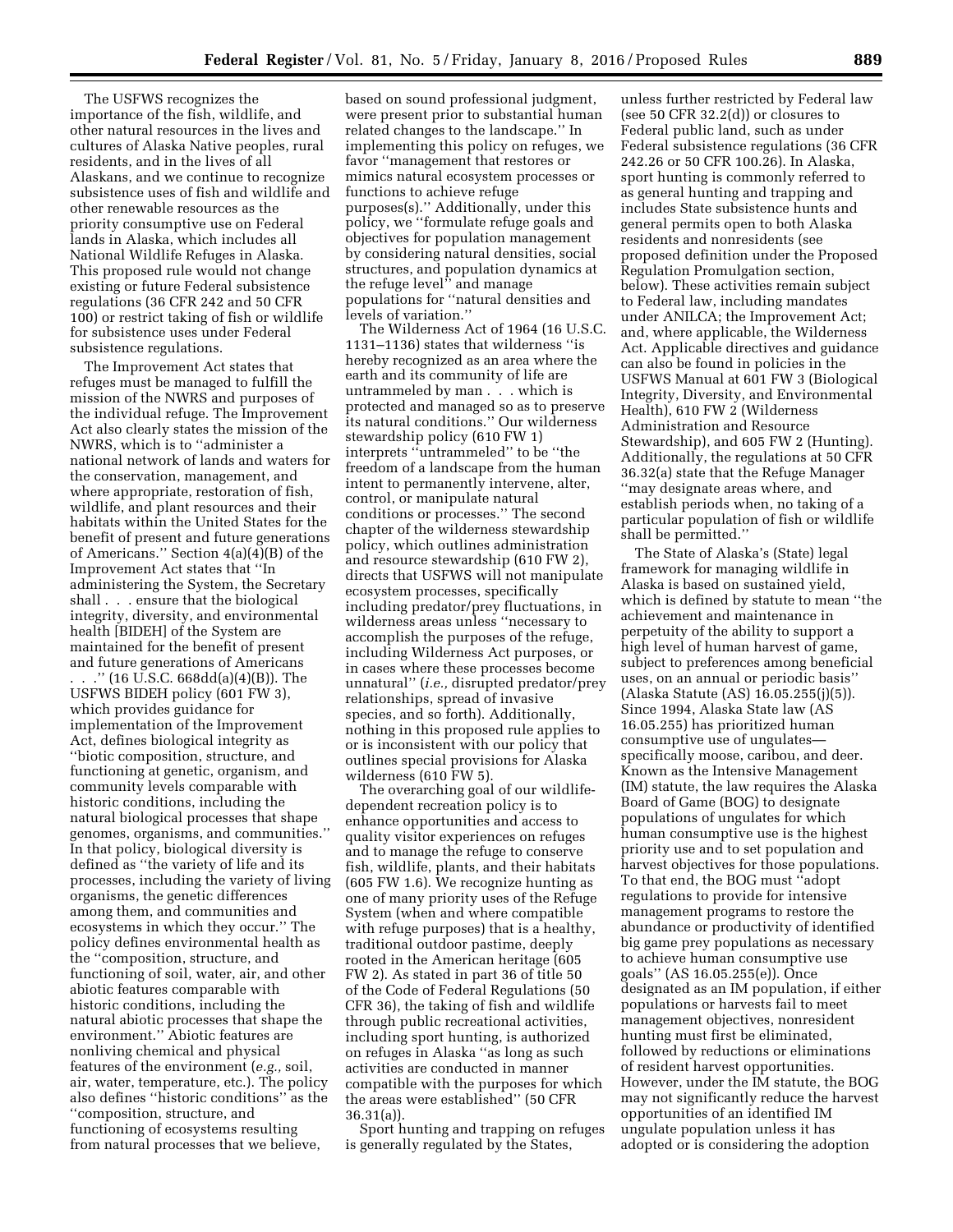of regulations ''to restore the abundance or productivity of the ungulate population through habitat enhancement, predation control, or other means'' (AS 16.05.255(e)–(g) and  $(j)$ 

The BOG has adopted regulations under the IM statute that require targeted reductions of wolf, black bear, brown bear, or a combination of these in designated ''predation control areas'' within game management units. These State regulations are implemented through IM plans that authorize activities including aerial shooting of wolves or bears or both by State agency personnel, trapping of wolves by paid contractors, allowance under permit for same-day airborne hunting of wolves and bears by the public, and allowance under permit for the take of any black or brown bear through baiting or snaring by the public (5 Alaska Administrative Code (AAC) 92).

Thirteen of the 16 refuges in Alaska contain lands within game management units officially designated for IM. While predator control activities occurring under the authority of an IM plan have not been permitted by USFWS on any refuge in Alaska, some predator control programs and activities are being implemented in predation control areas immediately adjacent to refuges. Given the large home ranges of many species affected by IM actions, these control programs have the potential to impact wildlife resources, natural systems, and ecological processes, as well as conservation and management of these species on adjacent refuges.

In recent years, concurrent with its adoption and implementation of IM plans for predation control areas, the BOG has also authorized measures under its general hunting and trapping regulations that have the potential to greatly increase effectiveness of the take of predators and to disrupt natural processes and wildlife interactions. Examples of these recently adopted measures, which apply beyond areas officially designated for IM, including many refuges in Alaska, are:

• Harvesting brown bears over bait at registered black bear bait stations;

• Taking wolves and coyotes (including pups) during the denning season;

• Expanding season lengths and increasing bag limits;

• Classifying black bears as both furbearers and big game species (which could allow for trapping and snaring of bears and sale of their hides and skulls); and

• Authorizing same-day airborne take of bears at registered bait stations (5 AAC 85).

Many of the recent actions by the BOG to liberalize the State's regulatory frameworks for general hunting and trapping of wolves, bears, and coyotes reverse long-standing prohibitions and restrictions on take of these wildlife species under State law. Unlike the recent practice of taking brown bears over bait, black bear baiting has been an authorized practice in Alaska since 1982, including on refuges. Black bear baiting is authorized by the State pursuant to a permit and, in some instances, a special use permit (USFWS Form 3–1383–G) issued by refuges. Taking of brown bears at black bear baiting stations was recently authorized under State regulations in certain game management units within the State (several of which are within refuges) and is subject to the same restrictions as black bear baiting. The State regulations prohibit setting up a bait station within 1 mile of a home or other dwelling, business, or campground, or within  $\frac{1}{4}$ mile of a road or trail (5 AAC 85).

Implementation of IM actions under the IM statute and many of the recent liberalizations of the general hunting and trapping regulations have direct implications for the management of refuges in Alaska. Predator-prey interactions represent a dynamic and foundational ecological process in Alaska's arctic and subarctic ecosystems, and are a major driver of ecosystem function. Regulations or activities on refuges in Alaska that are inconsistent with the conservation of fish and wildlife populations and their habitats in their natural diversity, or the maintenance of biological integrity, diversity, and environmental health, are in direct conflict with our legal mandates for administering refuges in Alaska under ANILCA, the Improvement Act, and the Wilderness Act, as well as with several applicable agency policies (601 FW 3,  $610$  FW 2, and 605 FW 2).

The USFWS is mandated to conserve species and habitats in their natural diversity and ensure that biological integrity, diversity, and environmental health are maintained on refuges in Alaska for the continuing benefit of present and future generations. In managing for natural diversity, the USFWS conserves, protects, and manages all fish and wildlife populations within a particular wildlife refuge system unit in the natural 'mix,' not to emphasize management activities favoring one species to the detriment of another. The USFWS assures that habitat diversity is maintained through natural means on refuges in Alaska, avoiding artificial developments and habitat manipulation programs,

whenever possible. The USFWS fully recognizes and considers that rural residents use, and are often dependent on, refuge resources for subsistence purposes, and the USFWS manages for this use consistent with the conservation of species and habitats in their natural diversity. The terms biological integrity, diversity, and environmental health are defined in the BIDEH policy (601 FW 3), which directs the USFWS to maintain the variety of life and its processes; to maintain biotic and abiotic compositions, structure, and functioning; and to manage populations for natural densities and levels of variation throughout the NWRS.

#### **Proposal**

This proposed rule would not change Federal subsistence regulations (36 CFR 242 and 50 CFR 100) or otherwise restrict the taking of fish or wildlife for subsistence by federally qualified users under those regulations. This proposed rule would also not apply to take in Defense of Life and Property as defined under State regulations (see 5 AAC 92.410). Hunting and trapping are priority uses of refuges in Alaska. The proposed rule would not affect implementation of State hunting and trapping regulations that are consistent with Federal law and USFWS policies on refuges, nor would it restrict hunting or trapping activities outside USFWSmanaged refuge lands and waters.

The proposed rule would make the following substantive changes:

(1) We would prohibit predator control on refuges in Alaska, unless it is determined necessary to meet refuge purposes, Federal laws, or policy; is consistent with our mandates to manage for natural and biological diversity, biological integrity, and environmental health; and is based on sound science in response to a significant conservation concern. Demands for more wildlife for human harvest cannot be the sole or primary basis for predator control. A Refuge Manager could authorize predator control activities on a National Wildlife Refuge in Alaska only if:

(a) Alternatives to predator control have been evaluated, attempted, and exhausted as a practical means of achieving management objectives;

(b) Proposed actions have been evaluated and found to be in compliance with the National Environmental Policy Act (42 U.S.C. 4321 *et seq.*);

(c) A formal refuge compatibility determination has been completed, as required by law; and

(d) The potential effects of predator control on subsistence uses and needs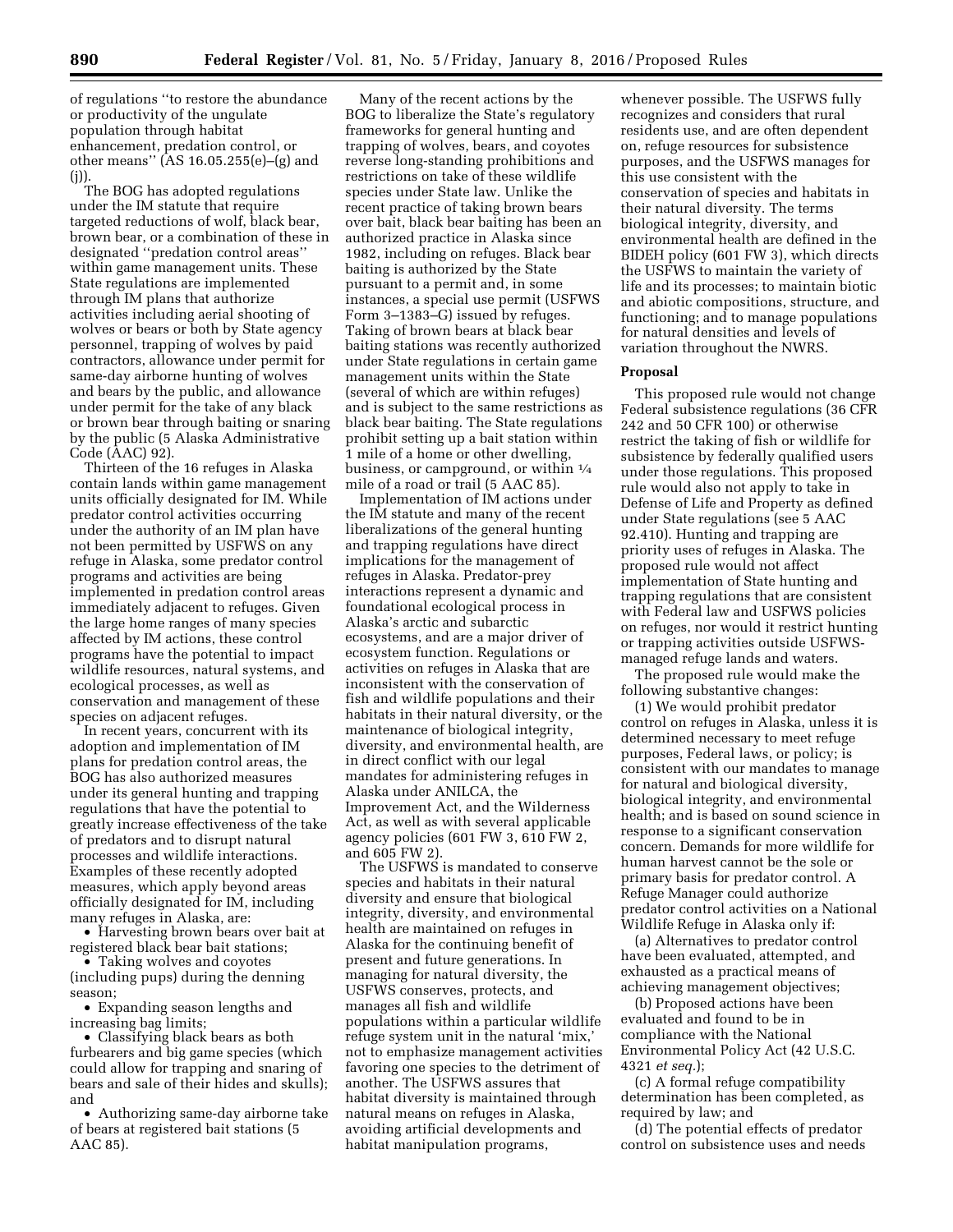have been evaluated through an ANILCA section 810 analysis.

For clarity, we would define predator control as the intention to reduce the population of predators for the benefit of prey species. The USFWS in Alaska's position for the last three decades has been that the need for predator control must be based on sound science in response to a significant conservation concern. This requirement is consistent with managing for the conservation of natural and biological diversity, biological integrity, and environmental health under ANILCA and the Improvement Act.

This proposed rule would ensure that take of wildlife under State regulations and implementation of predator control on refuges in Alaska are consistent with our legal mandates and policies for administration of those refuges.

(2) We would also prohibit certain practices for the taking of wildlife on Alaska National Wildlife refuges (except for subsistence uses by federally qualified subsistence users in accordance with applicable Federal laws and regulations), including:

• Taking black or brown bear cubs or sows with cubs (exception allowed for resident hunters to take black bear cubs or sows with cubs under customary and traditional use activities at a den site October 15–April 30 in specific game management units in accordance with State law);

• Taking brown bears over bait;

• Taking of bears using traps or snares;

• Taking wolves and coyotes during the denning season (May 1–August 9); and

• Taking bears from an aircraft or on the same day as air travel has occurred. The take of wolves or wolverines from an aircraft or on the same day as air travel has occurred is already prohibited under current refuge regulations, and this would not change.

The USFWS is seeking comment on the type of bait allowed to be used for the baiting of black or brown bears. Currently, State regulations, which are adopted on refuges, require the bait used at bear baiting stations to be biodegradable. People use a range of different types of bait for the baiting of bears, including parts of fish and game that are not required to be salvaged when these species are harvested, as well as human and pet food products.

(3) We would update our regulations to reflect Federal assumption of management of subsistence hunting and fishing under Title VIII of ANILCA by the Federal Government from the State in the 1990s.

(4) We would amend 50 CFR 32.2(h) to state that black bear baiting is authorized in accordance with State regulations on national wildlife refuges in Alaska. This change would help ensure consistency in our regulations if the amendments to 50 CFR 36, as presented in this proposed rule, are adopted.

(5) We would update procedures for implementing closures or restrictions on refuges, including the taking of fish and wildlife under sport hunting and trapping, to more effectively engage and inform the public and make the notice and durational provisions more consistent with procedures set forth in Federal subsistence closure policy and regulations at 36 CFR 242.19 and 50 CFR 100.19 for emergency special actions on Federal public lands in Alaska. Improved consistency between these Federal regulations and processes is intended to help minimize confusion and make it easier for the public to be involved in the process.

Under the proposed rule, the Regional Director will compile a list, updated at least annually, of Alaska refuge closures and restrictions under Federal Alaska refuge regulations. Notice would be provided in accordance with the

procedures set forth at 50 CFR 36.42. This annual list would include contact information for the lead staff and a process for the public to provide input and review.

The current regulations provide for emergency, temporary, and permanent restrictions. The proposed changes would outline emergency restrictions, limited to 60 days, and temporary restrictions, limited to the minimum time necessary, with review at least every 3 years.

We would also update the closures and restrictions notification procedures for refuges in Alaska to reflect the availability of alternative communications technologies and approaches that have emerged or evolved over the last few decades. These changes recognize that the Internet has become one of the primary methods to communicate with the public and is an effective tool for engaging Alaskans and the broader American public and that there are other forms of broadcast media, beyond just the radio, that we may want to use.

The proposed changes to the notification procedures are not intended to limit public involvement or reduce public notice; rather, we intend to engage in ways more likely to encourage public involvement and in a manner that is fiscally sustainable. We recognize that in-person public meetings will still be the most effective way to engage Alaskans, and we intend to continue that practice. We also recognize that many individuals in rural Alaska do not have access to high speed Internet, and for that reason, we will continue to use other methods of communication, such as newspapers and radio, where available to provide adequate notice.

The following table summarizes the changes we propose to the existing procedures for public participation and closures at 50 CFR 36.42:

Current **Current Current Proposed update** 

Refuge Manager may close an area or restrict an activity on an emer-No updates being considered. gency, temporary, or permanent basis.

# **Criteria (50 CFR 36.42(b))**

**Authority** 

Criteria includes: Public health and safety, resource protection, protection of cultural or scientific values, subsistence uses, endangered or threatened species conservation, and other management considerations necessary to ensure that the activity or area is being managed in a manner compatible with refuge purposes.

Add conservation of natural diversity, biological integrity, biological diversity, and environmental health to the current list of criteria.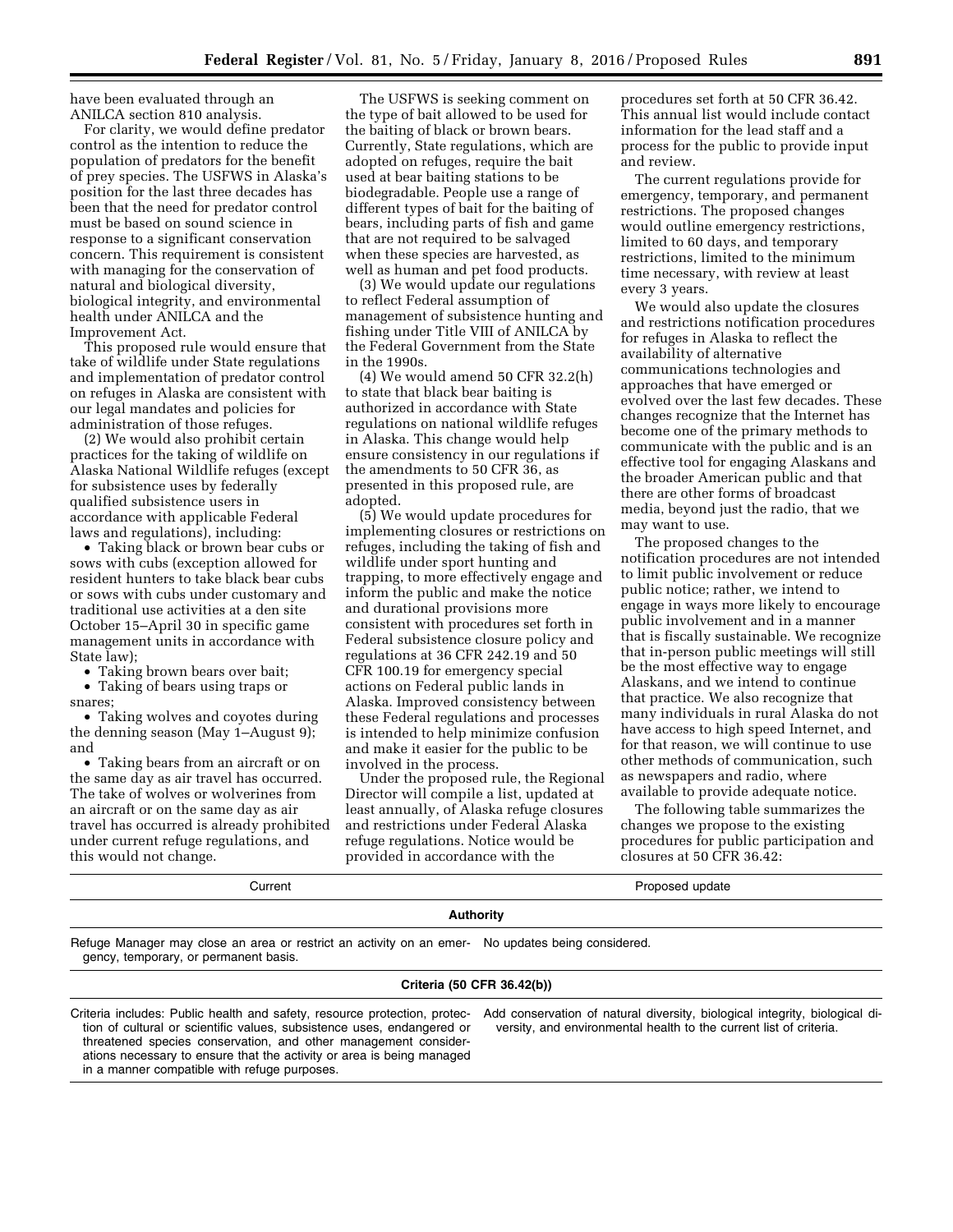| Current                                                                                                                                                                                                                                                                                                    | Proposed update                                                                                                                                                                                                                                                                                                                                                                                                                                                                                                                                                                                                                                                                                                                                 |
|------------------------------------------------------------------------------------------------------------------------------------------------------------------------------------------------------------------------------------------------------------------------------------------------------------|-------------------------------------------------------------------------------------------------------------------------------------------------------------------------------------------------------------------------------------------------------------------------------------------------------------------------------------------------------------------------------------------------------------------------------------------------------------------------------------------------------------------------------------------------------------------------------------------------------------------------------------------------------------------------------------------------------------------------------------------------|
|                                                                                                                                                                                                                                                                                                            | Emergency closures or restrictions (50 CFR 36.42(c))                                                                                                                                                                                                                                                                                                                                                                                                                                                                                                                                                                                                                                                                                            |
|                                                                                                                                                                                                                                                                                                            | Increase the period from 30 to 60 days, with extensions beyond 60<br>days being subject to nonemergency closure procedures (i.e., tem-<br>porary or permanent).                                                                                                                                                                                                                                                                                                                                                                                                                                                                                                                                                                                 |
| Closure effective upon notice as prescribed in 50 CFR 36.42(f) (see<br>below for details). Closures related to the taking of fish and wildlife<br>will be accompanied by notice with a subsequent hearing.                                                                                                 | Closure effective upon notice as prescribed in 50 CFR 36.42(f) (see<br>below for details).                                                                                                                                                                                                                                                                                                                                                                                                                                                                                                                                                                                                                                                      |
|                                                                                                                                                                                                                                                                                                            | Temporary closures or restrictions (50 CFR 36.42(d))                                                                                                                                                                                                                                                                                                                                                                                                                                                                                                                                                                                                                                                                                            |
| May extend only for as long as necessary to achieve the purpose of<br>the closure or restriction, not to exceed or be extended beyond 12<br>months.                                                                                                                                                        | Temporary closures or restrictions related to the taking of fish and wild-<br>life may still only extend for so long as necessary to achieve the pur-<br>pose of the closure or restriction. These closures or restrictions will<br>be periodically re-evaluated at least every 3 years to determine<br>whether the circumstances necessitating the original closure still<br>exist and warrant continuation of the restriction. A formal finding will<br>be made in writing that explains the reasoning for the decision.<br>When a closure is no longer needed, action to remove it will be initi-<br>ated as soon as practicable. The USFWS will maintain a list of all<br>refuge closures and publish this list annually for public review. |
| Closure effective upon notice as prescribed in 50 CFR 36.42(f) (see<br>below for details). Closures related to the taking of fish and wildlife<br>effective upon notice and hearing in the vicinity of the area(s) af-<br>fected by such closures or restriction, and other locations as appro-<br>priate. | Closure subject to notice procedures as prescribed in 50 CFR 36.42(f)<br>(see below for details). Closures related to the taking of fish and<br>wildlife would require consultation with the State and affected Tribes<br>and Native Corporations, as well as the opportunity for public com-<br>ment and a public hearing in the vicinity of the area(s) affected.                                                                                                                                                                                                                                                                                                                                                                             |
|                                                                                                                                                                                                                                                                                                            | Permanent closures or restrictions (50 CFR 36.42(e))                                                                                                                                                                                                                                                                                                                                                                                                                                                                                                                                                                                                                                                                                            |
| Closure effective after notice and public hearings in the affected vicinity<br>and other locations as appropriate, and after publication in the Fed-<br>eral Register.                                                                                                                                     | No time limit.<br>Closures related to the taking of fish and wildlife would require con-<br>sultation with the State and affected Tribes and Native Corporations,<br>as well as the opportunity for public comment and a public hearing in<br>the vicinity of the area(s) affected. Closures would continue to be<br>published in the Federal Register.                                                                                                                                                                                                                                                                                                                                                                                         |
|                                                                                                                                                                                                                                                                                                            | Notice (50 CFR 36.42(f))                                                                                                                                                                                                                                                                                                                                                                                                                                                                                                                                                                                                                                                                                                                        |
| Notice is to be provided through newspapers, signs, and radio                                                                                                                                                                                                                                              | Add the use of the Internet, broadcast media, or other available meth-<br>ods, in addition to continuing to use the more traditional methods of<br>newspapers, signs, and radio.                                                                                                                                                                                                                                                                                                                                                                                                                                                                                                                                                                |

(6) We propose to codify definitions for several terms (see the Proposed Regulation Promulgation section, below). These terms include ''Bait,'' ''Big game,'' ''Biological diversity,'' ''Biological integrity,'' ''Cub bear,'' ''Environmental health,'' ''Furbearer,'' ''Historic conditions,'' ''Natural diversity,'' ''Predator control,'' ''Regional Director,'' ''Sport hunting,'' and ''Trapping.'' Most of these definitions, including bait, big game, cub bear, furbearer, and predator control, are based on existing definitions in Federal subsistence regulations or policy.

During our scoping and tribal consultation efforts, we heard that the definitions for biological integrity, biological diversity, natural diversity, and environmental health and the origins of these definitions were of significant interest to people. As discussed earlier in the preamble, the USFWS is mandated under the Improvement Act to ''ensure that the biological integrity, diversity, and

environmental health [BIDEH] of the System are maintained for the benefit of present and future generations of Americans . . .'' (16 U.S.C. 668dd(a)(4)(B)). The USFWS BIDEH policy (601 FW 3), which provides guidance for implementation of the Improvement Act, provides definitions for each of these terms, as well as the term ''historic conditions,'' and those definitions are included word-for-word in this proposed rule. As was also discussed earlier in the preamble, under ANILCA, each refuge in Alaska has an establishment purpose to ''conserve fish and wildlife populations and habitats in their natural diversity.'' Our proposed definition for natural diversity is based on the discussion of the term in the legislative history of ANILCA.

### **Required Determinations**

*Regulatory Planning and Review (Executive Orders 12866 and 13563)* 

Executive Order 12866 provides that the Office of Information and Regulatory Affairs (OIRA) in the Office of

Management and Budget will review all significant rules. OIRA has determined that this rule is not significant.

Executive Order 13563 reaffirms the principles of Executive Order 12866 while calling for improvements in the nation's regulatory system to promote predictability, to reduce uncertainty, and to use the best, most innovative, and least burdensome tools for achieving regulatory ends. The executive order directs agencies to consider regulatory approaches that reduce burdens and maintain flexibility and freedom of choice for the public where these approaches are relevant, feasible, and consistent with regulatory objectives. Executive Order 13563 emphasizes further that regulations must be based on the best available science and that the rulemaking process must allow for public participation and an open exchange of ideas. We have developed this rule in a manner consistent with these requirements.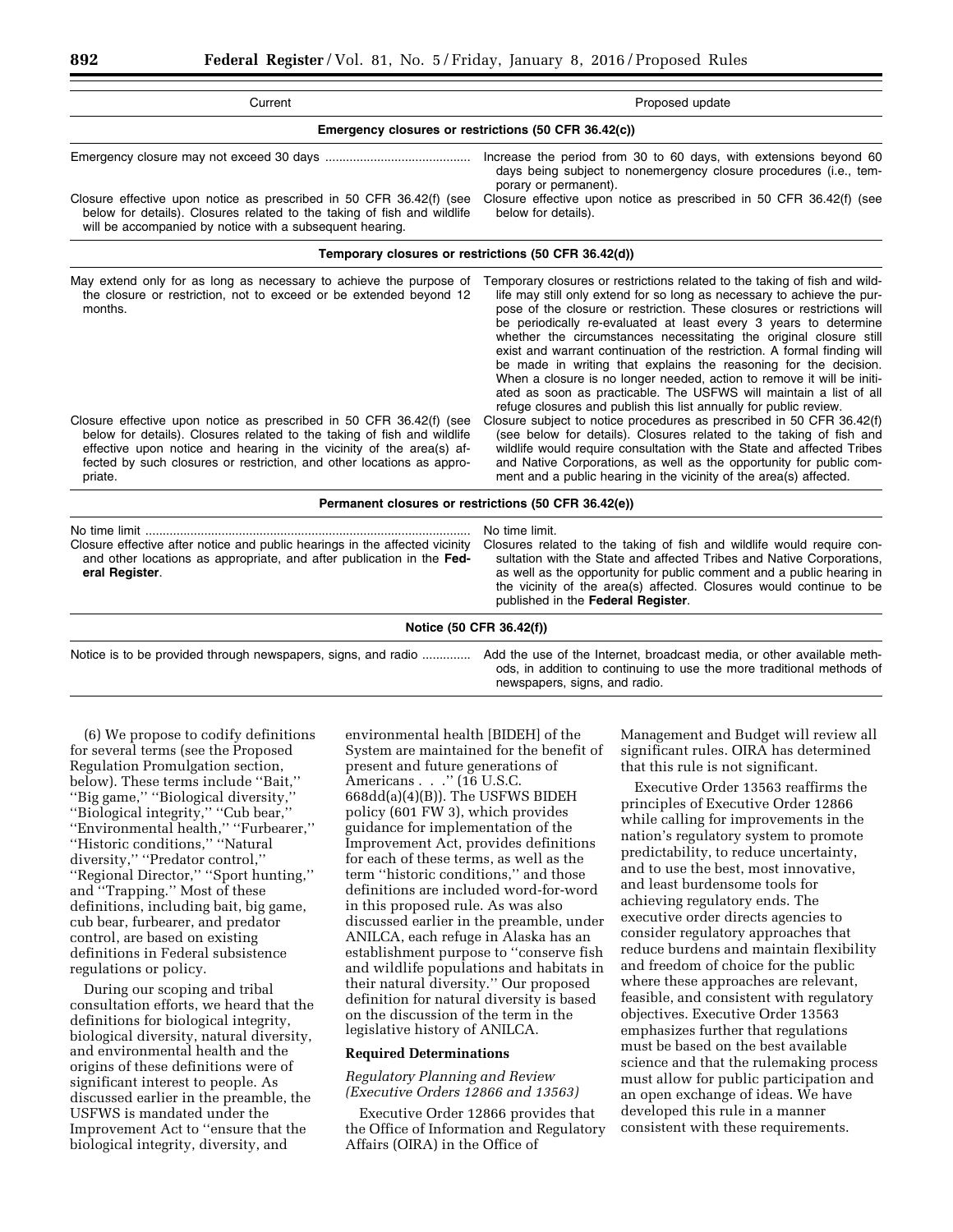## *Regulatory Flexibility Act*

Under the Regulatory Flexibility Act (RFA; 5 U.S.C. 601 *et seq.,* as amended by the Small Business Regulatory Enforcement Fairness Act (SBREFA) of 1996), whenever an agency must publish a notice of rulemaking for any proposed or final rule, it must prepare and make available for public comment a regulatory flexibility analysis that describes the effects of the rule on small entities (small businesses, small organizations, and small government jurisdictions). However, no regulatory flexibility analysis is required if the head of the agency certifies the rule will not have a significant economic impact on a substantial number of small entities. SBREFA amended the RFA to require Federal agencies to provide a statement of the factual basis for certifying that the rule will not have a significant economic impact on a substantial number of small entities. Thus, for a regulatory flexibility analysis to be required, impacts must exceed a threshold for ''significant impact'' and a threshold for a ''substantial number of small entities.'' See 5 U.S.C. 605(b). SBREFA amended the Regulatory Flexibility Act to require Federal agencies to provide a statement of the factual basis for certifying that a rule would have a significant economic impact on a substantial number of small entities.

The proposed rule would amend regulations for refuges in Alaska. The proposed rule would: (1) Codify how our existing mandates for the conservation of natural and biological diversity, biological integrity, and environmental health on refuges in Alaska relate to predator control (50 CFR 36.1); (2) prohibit several particularly effective methods and means for take of predators (50 CFR 36.32); and (3) update our public participation and closure procedures (50 CFR 36.42). Predator control is prohibited on refuges in Alaska unless it is determined necessary to meet refuge purposes, Federal laws, or policy and is consistent with our mandates to manage for natural and biological diversity, biological integrity, and environmental health. The need for predator control must be based on sound science in response to a significant conservation concern. Demands for more wildlife to harvest cannot be the sole or primary basis for predator control. This rule would not change Federal subsistence regulations (36 CFR 242 and 50 CFR 100) or restrict taking of fish or wildlife for subsistence uses under Federal subsistence regulations. Codifying our existing

mandates on conservation of natural diversity, biological integrity, biological diversity, and environmental health would not have a significant impact because the USFWS is and has been required to manage refuges in Alaska consistent with these mandates for the last several decades since they were put into effect. Codifying previously and currently prohibited sport hunting and trapping practices would not have a significant impact because the few changes that have occurred have been relatively recent, occurring over the last several years, and this rule would actually constitute a change back to the status quo. State general hunting and trapping regulations currently apply to refuges in Alaska. Therefore, the prohibition of particular methods and means for the take of predators under State regulations on refuges in Alaska that may affect visitor use on those refuges include the take of brown bears over bait, take of wolves and coyotes during the denning season, and sameday airborne take of bears. The take of black bear sows with cubs is only allowed under State regulations in specific game management units for customary and traditional use; therefore it is not currently nor in the past has it been legal for the general public to participate in this activity outside of that framework. As a result, big game hunting may decrease if a hunter's preferred hunting method is prohibited. Conversely, wildlife watching activities may increase if there are increased opportunities to view wildlife, including bears, wolves, and coyotes. From 2009 to 2013, big game hunting on refuges in Alaska averaged about 40,000 days annually and represented 2 percent of wildlife-related recreation on refuges. For Statewide hunting, big game hunting on refuges in Alaska represented only 4 percent of all big game hunting days (1.2 million days). Due to the past ban on these proposed prohibited methods and means for take of predators, we estimate that these hunting methods (take of brown bears over bait, take of wolves and coyotes during the denning season, and sameday airborne take of bears) represent a small fraction of all big game hunting on refuges. As a result, big game hunting on refuges would change minimally. This change in opportunity would most likely be offset by other sites (located outside of refuges) gaining participants. Therefore, there would be a substitute site for these hunting methods, and participation rates would not necessarily change.

Hunters' spending contributes income to the regional economy and benefits

local businesses. Due to the unavailability of site-specific expenditure data, we use the Alaska estimate from the 2011 National Survey of Fishing, Hunting, and Wildlife Associated Recreation to identify expenditures for food and lodging, transportation, and other incidental expenses. Using the average trip-related expenditures for big game hunting (\$139 per day) yields approximately \$5.9 million annually in big game huntingrelated expenditures on refuges in Alaska. Since only a small fraction of big game hunters would choose not to hunt on refuges under the proposed rule, the impact would be minimal. The net loss to the local communities would be no more than \$5.9 million annually, and most likely considerably less because few hunters use the prohibited methods and those hunters that do would likely choose a substitute site.

Small businesses within the retail trade industry (such as hotels, gas stations, taxidermy shops, etc.) may be impacted from some decreased refuge visitation. A large percentage of these retail trade establishments in local communities around refuges qualify as small businesses. We expect that the incremental recreational changes will be scattered, and so we do not expect that the rule would have a significant economic effect on a substantial number of small entities in Alaska.

With the small change in overall spending anticipated from this proposed rule, it is unlikely that a substantial number of small entities would have more than a small impact from the spending change near the affected refuges. Therefore, we certify that this proposed rule would not have a significant economic effect on a substantial number of small entities as defined under the Regulatory Flexibility Act (5 U.S.C. 601 *et seq.*) An initial regulatory flexibility analysis is not required. Accordingly, a small entity compliance guide is not required.

### **Small Business Regulatory Enforcement Fairness Act (SBREFA)**

This proposed rule is not a major rule under 5 U.S.C. 804(2), the SBREFA. This rule:

a. Would not have an annual effect on the economy of \$100 million or more.

b. Would not cause a major increase in costs or prices for consumers; individual industries; Federal, State, or local government agencies; or geographic regions.

c. Would not have significant adverse effects on competition, employment, investment, productivity, innovation, or the ability of U.S. based enterprises to compete with foreign-based enterprises.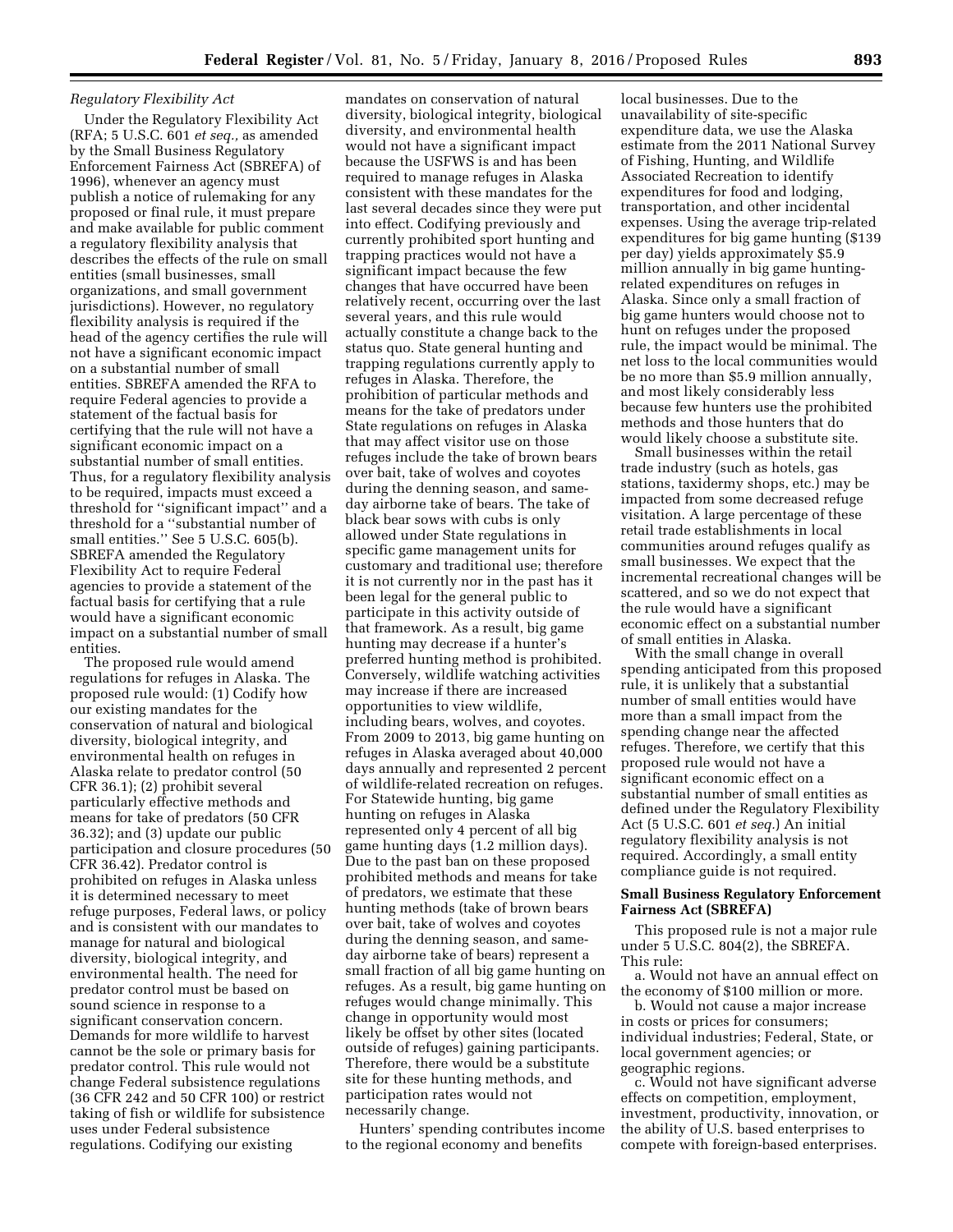#### *Unfunded Mandates Reform Act*

This proposed rule would not impose an unfunded mandate on State, local, or tribal governments or the private sector of more than \$100 million per year. The rule would not have a significant or unique effect on State, local, or tribal governments or the private sector. A statement containing the information required by the Unfunded Mandates Reform Act (2 U.S.C. 1531 *et seq.*) is not required.

#### *Takings (Executive Order 12630)*

This proposed rule does not involve the taking of private property or otherwise have taking implications under Executive Order 12630. This proposed rule, if adopted, would affect the public use and management of Federal lands managed by USFWS in Alaska. A takings implication assessment is not required.

## *Federalism (Executive Order 13132)*

In accordance with Executive Order 13132, this proposed rule does not have significant Federalism effects. A federalism summary impact statement is not required. This proposed rule, if adopted, would affect the public use and management of Federal lands managed by USFWS in Alaska and would not have a substantial direct effect on State or local governments in Alaska.

## *Civil Justice Reform (Executive Order 12988)*

This proposed rule complies with the requirements of Executive Order 12988. Specifically, this rule:

a. Meets the criteria of section 3(a) requiring that all regulations be reviewed to eliminate errors and ambiguity and be written to minimize litigation; and

b. Meets the criteria of section 3(b)(2) requiring that all regulations be written in clear language and contain clear legal standards.

### *Government-to-Government Relationship With Tribes*

In accordance with the President's memorandum of April 29, 1994 (Government-to-Government Relations with Native American Tribal Governments; 59 FR 22951 (May 4, 1994)), Executive Order 13175 (Consultation and Coordination with Indian Tribal Governments; 65 FR 67249 (November 9, 2000)), and the Department of the Interior Manual, 512 DM 2, we readily acknowledge our responsibility to communicate meaningfully with recognized Federal Tribes on a government-to-government basis, and we are seeking the Tribes'

input in evaluating this proposed rule. In addition, we have evaluated this proposed rule in accordance with 512 DM 4 under Department of the Interior Policy on Consultation with Alaska Native Claims Settlement Act (ANCSA) Corporations, August 10, 2012. We have been and will continue to consult with Alaska Native tribes and Alaska Native corporations regarding this proposed rule.

### *Paperwork Reduction Act of 1995 (PRA)*

This proposed rule does not contain any new collections of information that require approval by the Office of Management and Budget (OMB) under the PRA (44 U.S.C. 3501 *et seq.*). The special use permit mentioned in this proposed rule, FWS Form 3–1383–G, is already approved by OMB under OMB control number 1018–0102, which expires on June 30, 2017. We may not conduct or sponsor, and a person is not required to respond to, a collection of information unless it displays a currently valid OMB control number.

## *National Environmental Policy Act*

We have analyzed this rule in accordance with the criteria of the National Environmental Policy Act (42 U.S.C. 4321 *et seq.*) and the Department of the Interior's manual at 516 DM. An environmental assessment has been prepared and is available for public comment during the comment period for this proposed rule. A copy of the environmental assessment can be found at *<http://www.regulations.gov>* under Docket No. FWS–R7–NWRS–2014– 0005.

# *Energy Supply, Distribution, or Use (Executive Order 13211)*

Executive Order 13211 requires agencies to prepare Statements of Energy Effects when undertaking actions that significantly affect energy supply, distribution, or use. We believe that the rule would not have any effect on energy supplies, distribution, or use. Therefore, this action is not a significant energy action, and no Statement of Energy Effects is required.

#### *Clarity of This Rule*

We are required by Executive Orders 12866 and 12988 and by the Presidential Memorandum of June 1, 1998, to write all rules in plain language. This means that each rule we publish must:

(a) Be logically organized;

(b) Use the active voice to address readers directly;

(c) Use common, everyday words and clear language rather than jargon;

(d) Be divided into short sections and sentences; and

(e) Use lists and tables wherever possible.

If you feel that we have not met these requirements, send us comments by one of the methods listed in the **ADDRESSES** section, above. To better help us revise the rule, your comments should be as specific as possible. For example, you should tell us the numbers of the sections or paragraphs that you find unclear, which sections or sentences are too long, the sections where you feel lists or tables would be useful, etc.

#### **Authors**

The primary authors of this proposed rule are Heather Abbey Tonneson and Stephanie Brady of the U.S. Fish and Wildlife Service, Alaska Regional Office, with considerable review and input from other USFWS Alaska refuge and Office of Subsistence Management managerial and biological staff.

### **Public Participation**

It is the policy of the Department of the Interior, whenever practicable, to afford the public an opportunity to participate in the rulemaking process. Accordingly, interested persons may submit written comments regarding this proposed rule by one of the methods listed in the **ADDRESSES** section, above. In addition, see the related document published elsewhere in today's **Federal Register** with information on nine open houses and public hearings that will be held in various locations around the State and at which comments will be accepted.

# **Public Availability of Comments**

Before including your address, phone number, email address, or other personal identifying information in your comment, you should be aware that your entire comment—including your personal identifying information—may be made publicly available at any time. While you can ask us in your comment to withhold your personal identifying information from public review, we cannot guarantee that we will be able to do so.

#### **List of Subjects**

### *50 CFR Part 32*

Fishing, Hunting, Reporting and recordkeeping requirements, Wildlife, Wildlife refuges.

#### *50 CFR Part 36*

Alaska, Recreation and recreation areas, Reporting and recordkeeping requirements, Wildlife refuges.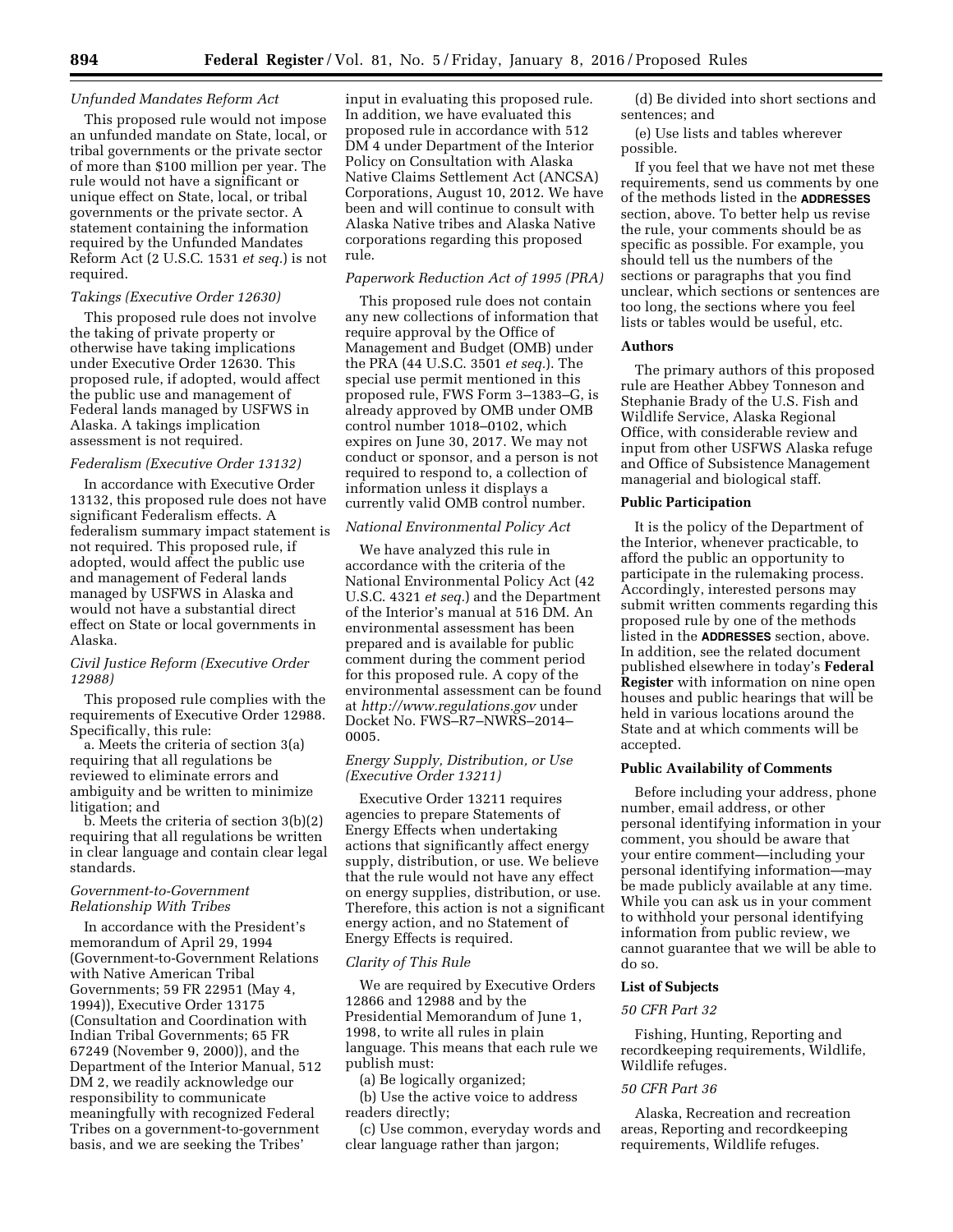Accordingly, we propose to amend title 50, chapter I, subchapter C, of the Code of Federal Regulations as follows:

#### **PART 32—HUNTING AND FISHING**

■ 1. The authority citation for part 32 continues to read as follows:

**Authority:** 5 U.S.C. 301; 16 U.S.C. 460k, 664, 668dd–668ee, and 715i.

### **§ 32.2 [Amended]**

■ 2. Amend § 32.2(h) by removing the words, ''(Baiting is authorized in accordance with State regulations on national wildlife refuges in Alaska).'' and adding in their place the words, ''(Black bear baiting is authorized in accordance with State regulations on national wildlife refuges in Alaska.)''.

# **PART 36—ALASKA NATIONAL WILDLIFE REFUGES**

■ 3. The authority citation for part 36 continues to read as follows:

**Authority:** 16 U.S.C. 460(k) *et seq.,* 668dd– 668ee, 3101 *et seq.* 

# **Subpart A—Introduction and General Provisions**

■ 4. Amend § 36.1 by:

■ a. Redesignating paragraphs (a), (b), and (c) as paragraphs (b), (c), and (d), respectively; and

■ b. Adding a new paragraph (a) to read as follows:

### **§ 36.1 How do the regulations in this part apply to me and what do they cover?**

(a) National Wildlife Refuges in Alaska are maintained to conserve species and habitats in their natural diversity and to ensure biological integrity, diversity, and environmental health for the continuing benefit of present and future generations.

\* \* \* \* \*  $\blacksquare$  5. Amend § 36.2 by adding, in alphabetical order, definitions for ''Bait,'' ''Big game,'' ''Biological diversity,'' ''Biological integrity,'' ''Cub bear,'' ''Environmental health,'' ''Furbearer,'' ''Historic conditions,'' ''Natural diversity,'' ''Predator control,'' ''Regional Director,'' ''Sport hunting,'' and ''Trapping,'' to read as follows:

## **§ 36.2 What do these terms mean?**

\* \* \* \* \* *Bait* means any material excluding a scent lure that is placed to attract an animal by its sense of smell or taste; however, those parts of legally taken animals that are not required to be salvaged and which are left at the kill site are not considered bait.

*Big game* means black bear, brown bear, bison, caribou, Sitka black-tailed deer, elk, mountain goat, moose, muskox, Dall sheep, wolf, and wolverine.

*Biological diversity* means the variety of life and its processes, including the variety of living organisms, the genetic differences among them, and communities and ecosystems in which they occur.

*Biological integrity* means the biotic compositions, structure, and functioning at genetic, organism, and community level comparable with historic conditions, including the natural biological processes that shape genomes, organisms, and communities.

*Cub bear* means a brown (grizzly) bear in its first or second year of life, or a black bear (including the cinnamon and blue phases) in its first year of life.

\* \* \* \* \* *Environmental health* means the composition, structure, and functioning of soil, water, air, and other abiotic features comparable with historic conditions, including the natural abiotic processes that shape the environment. \* \* \* \* \*

*Furbearer* means a beaver, coyote, arctic fox, red fox, lynx, marten, mink, least weasel, short-tailed weasel, muskrat, river (land) otter, flying squirrel, ground squirrel, red squirrel, Alaskan marmot, hoary marmot, woodchuck, wolf, or wolverine.

*Historic conditions* means the composition, structure, and functioning of ecosystems resulting from natural processes that we believe, based on sound professional judgment, were present prior to substantial human related changes to the landscape.

*Natural diversity* means the existence of all fish, wildlife, and plant populations within a particular wildlife refuge system unit in the natural mix and in a healthy condition for the long term benefit of current and future generations. Managing for natural diversity includes avoiding emphasis of management activities favoring some species to the detriment of others; assuring that habitat diversity is maintained through natural means, avoiding artificial developments and habitat manipulation programs whenever possible; and taking into consideration the fact that humans are dependent on wildlife refuge subsistence resources.

\* \* \* \* \* *Predator control* is the intention to reduce the population of predators for the benefit of prey species. \* \* \* \* \*

*Regional Director* means the Alaska Regional Director of the U.S. Fish and

Wildlife Service, or an authorized representative.

\* \* \* \* \* *Sport hunting* means the taking of or attempting to take wildlife under State hunting or trapping regulations. In Alaska, this is commonly referred to as general hunting and trapping and includes State subsistence hunts and general permits open to both Alaska residents and nonresidents.

*Trapping* means taking furbearers under a trapping license.

\* \* \* \* \*

\* \* \* \* \*

# **Subpart B—Subsistence Uses**

#### **§ 36.11 [Amended]**

■ 6. Amend § 36.11 by removing paragraph (d) and by redesignating paragraph (e) as paragraph (d). ■ 7. Revise § 36.13 to read as follows:

#### **§ 36.13 Subsistence fishing.**

Fish may be taken by Federally qualified subsistence users, as defined at 50 CFR part 100.5, for subsistence uses on Alaska National Wildlife Refuges where subsistence uses are allowed in compliance with this subpart and 50 CFR part 100.

■ 8. Revise § 36.14 to read as follows:

# **§ 36.14 Subsistence hunting and trapping.**

Federally qualified subsistence users, as defined at 50 CFR part 100.5, may hunt and trap wildlife for subsistence uses on Alaska National Wildlife Refuges where subsistence uses are allowed in compliance with this subpart and 50 CFR part 100.

### **Subpart D—Non-subsistence Uses**

■ 9. Revise the heading of subpart D to read as set forth above.

■ 10. Amend § 36.32 to read as follows:

#### **§ 36.32 Taking of fish and wildlife.**

(a) The taking of fish and wildlife for sport hunting and trapping and for sport fishing is authorized in accordance with applicable State and Federal law, and such laws are hereby adopted and made a part of these regulations, except as noted below and provided however, that the Refuge Manager, pursuant to § 36.42, may designate areas where, and establish periods when, no taking of a particular population of fish or wildlife will be allowed.

(b) Predator control is prohibited on National Wildlife Refuges in Alaska, unless it is determined necessary to meet refuge purposes, Federal laws, or policy; is consistent with our mandates to manage for natural and biological diversity, biological integrity, and environmental health; and is based on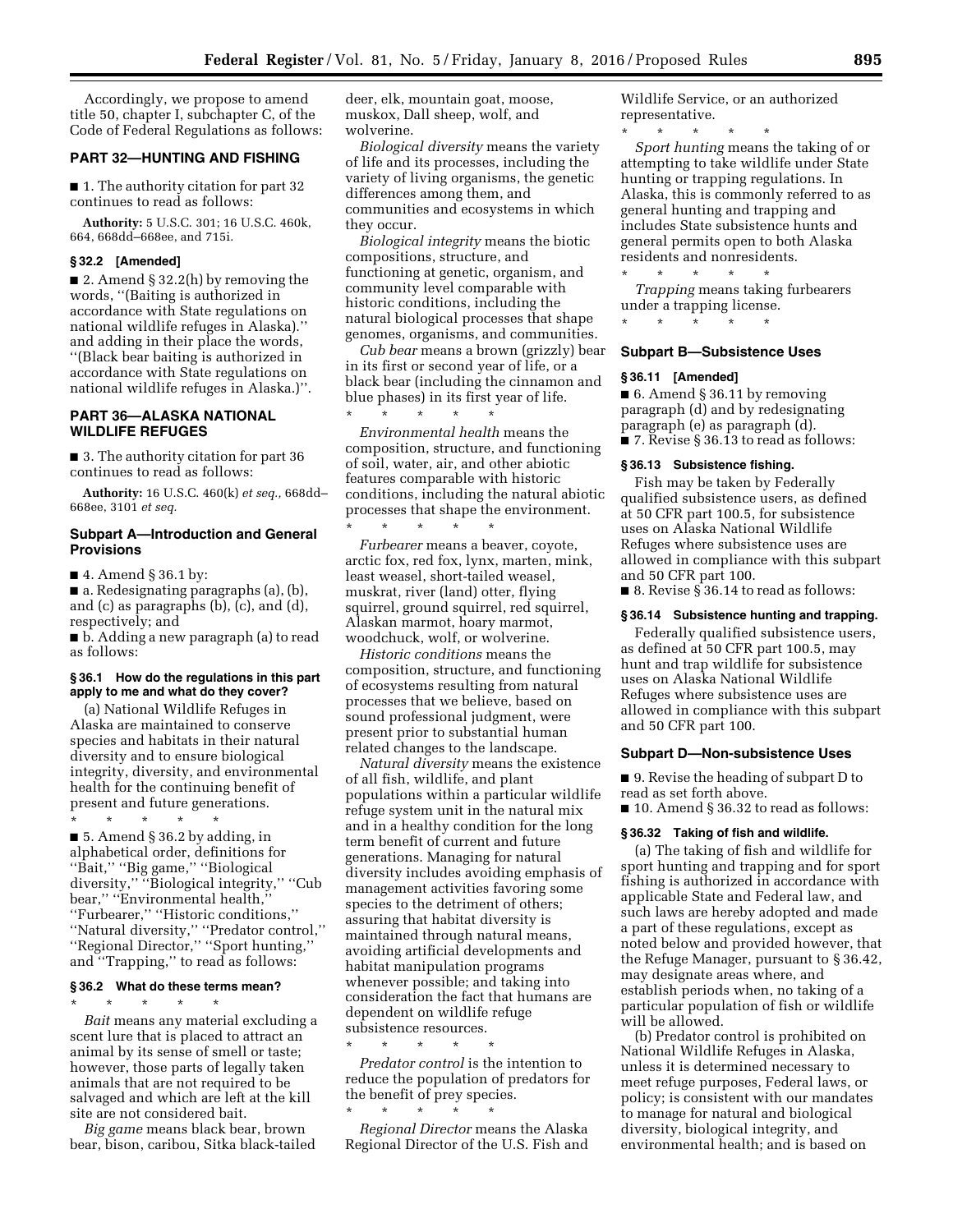sound science in response to a significant conservation concern. Demands for more wildlife for human harvest cannot be the sole or primary basis for predator control. A Refuge Manager will authorize predator control activities on a National Wildlife Refuge in Alaska only if:

(1) Alternatives to predator control have been evaluated, attempted, and exhausted as a practical means of achieving management objectives;

(2) Proposed actions have been evaluated in compliance with the National Environmental Policy Act (42 U.S.C. 4321 *et seq.*);

(3) A formal refuge compatibility determination has been completed, as required by law; and

(4) The potential effects of predator control on subsistence uses and needs have been evaluated through an ANILCA section 810 analysis.

(c) The exercise of valid commercial fishing rights or privileges obtained pursuant to existing law, including any use of refuge areas for campsites, cabins, motorized vehicles, and aircraft landing directly incident to the exercise of such rights or privileges, is authorized; *Provided, however,* that the Refuge Manager may restrict or prohibit the exercise of these rights or privileges or uses of federally owned lands directly incident to such exercise if the Refuge Manager determines, after conducting a public hearing in the affected locality, that they are inconsistent with the purposes of the refuge and that they constitute a significant expansion of commercial fishing activities within such refuge beyond the level of such activities in 1979.

(d) The following provisions apply to any person while engaged in the taking of fish and wildlife within an Alaska National Wildlife Refuge:

(1) *Trapping and sport hunting.* (i) Each person must secure and possess all required State licenses and must comply with the applicable provisions of State law unless further restricted by Federal law;

(ii) Each person must comply with the applicable provisions of Federal law;

(iii) In addition to the requirements of paragraphs (a) and (b) of this section, each person must continue to secure a trapping permit from the appropriate Refuge Manager prior to trapping on the Kenai, Izembek, and Kodiak Refuges and the Aleutian Islands Unit of the Alaska Maritime Refuge.

(iv) It is unlawful for a person having been airborne to use a firearm or any other weapon to take or assist in taking any species of bear, wolf, or wolverine until after 3 a.m. on the day following the day in which the flying occurred, except that a trapper may use a firearm or any other weapon to dispatch a legally caught wolf or wolverine in a trap or snare on the same day in which the flying occurred. This prohibition does not apply to flights on regularly scheduled commercial airlines between regularly maintained public airports.

(v) The following methods and means for take of wildlife are prohibited:

| Prohibited acts                                              | Exceptions                                                                                                                                                                                                                                                                        |
|--------------------------------------------------------------|-----------------------------------------------------------------------------------------------------------------------------------------------------------------------------------------------------------------------------------------------------------------------------------|
| (A) Using snares, nets, or traps to take any species of bear | None.<br>(1) Bait may be used to trap furbearers.<br>(2) Bait may be used to hunt black bears.                                                                                                                                                                                    |
| (C) Taking wolves and coyotes from May 1 through August 9    | None.<br>In accordance with Alaska State law and regulation, resident hunters<br>may take black bear cubs or sows with cubs under customary and<br>traditional use activities at a den site October 15-April 30 in game<br>management units 19A, 19D, 21B, 21C, 21D, 24, and 25D. |

(2) *Sport and commercial fishing.* (i) Each person must secure and possess all required State licenses and must comply with the applicable provisions of State law unless further restricted by Federal law;

(ii) Each person must comply with the applicable provisions of Federal law.

(e) Persons transporting fish or wildlife through Alaska National Wildlife Refuges must carry an Alaska State hunting or fishing license, or in cases where a person is transporting game for another person, they are required to carry an Alaska State ''Transfer of Possession Form'' on their person and make these available when requested by law enforcement personnel.

(f) Nothing in this section applies to or restricts the taking or transporting of fish and wildlife by Federally qualified subsistence users under Federal subsistence regulations.

(g) Animal control programs will only be conducted in accordance with a special use permit issued by the Refuge Manager.

■ 11. Amend § 36.42 by revising paragraphs (a), (b), (c)(4), (d), (e), (f), (g), and (h) to read as follows:

#### **§ 36.42 Public participation and closure procedures.**

(a) *Applicability and authority.* The Refuge Manager may close an area or restrict an activity in an Alaska National Wildlife Refuge on an emergency, temporary, or permanent basis in accordance with this section.

(b) *Criteria.* In determining whether to close an area or restrict an activity otherwise allowed, the Refuge Manager will be guided by factors such as public health and safety; resource protection; protection of cultural or scientific values; subsistence uses; conservation of endangered or threatened species; conservation of natural diversity, biological integrity, biological diversity, and environmental health; or other management considerations necessary to ensure that the activity or area is being managed in a manner compatible with the purposes for which the Refuge was established.

 $(c) * * * *$ 

(4) Emergency closures or restrictions may not exceed a period of 60 days. Extensions beyond 60 days are subject to nonemergency closure procedures.

(d) *Temporary closures or restrictions.*  (1) Temporary closures or restrictions relating to the use of aircraft, snowmachines, motorboats, or nonmotorized surface transportation will be effective only after notice and hearing in the vicinity of the area(s) affected by such closures or restriction, and other locations as appropriate.

(2) Temporary closures or restrictions related to the taking of fish and wildlife will be effective only after allowing for the opportunity for public comment and a public hearing in the vicinity of the area(s) affected. Temporary closures or restrictions related to the taking of fish and wildlife also require consultation with the State and affected Tribes and Native Corporations.

(3) Other temporary closures will be effective upon notice as set forth at § 36.42(f).

(4) Temporary closures or restrictions, other than those relating to the taking of fish and wildlife, will extend only for as long as necessary to achieve the purpose